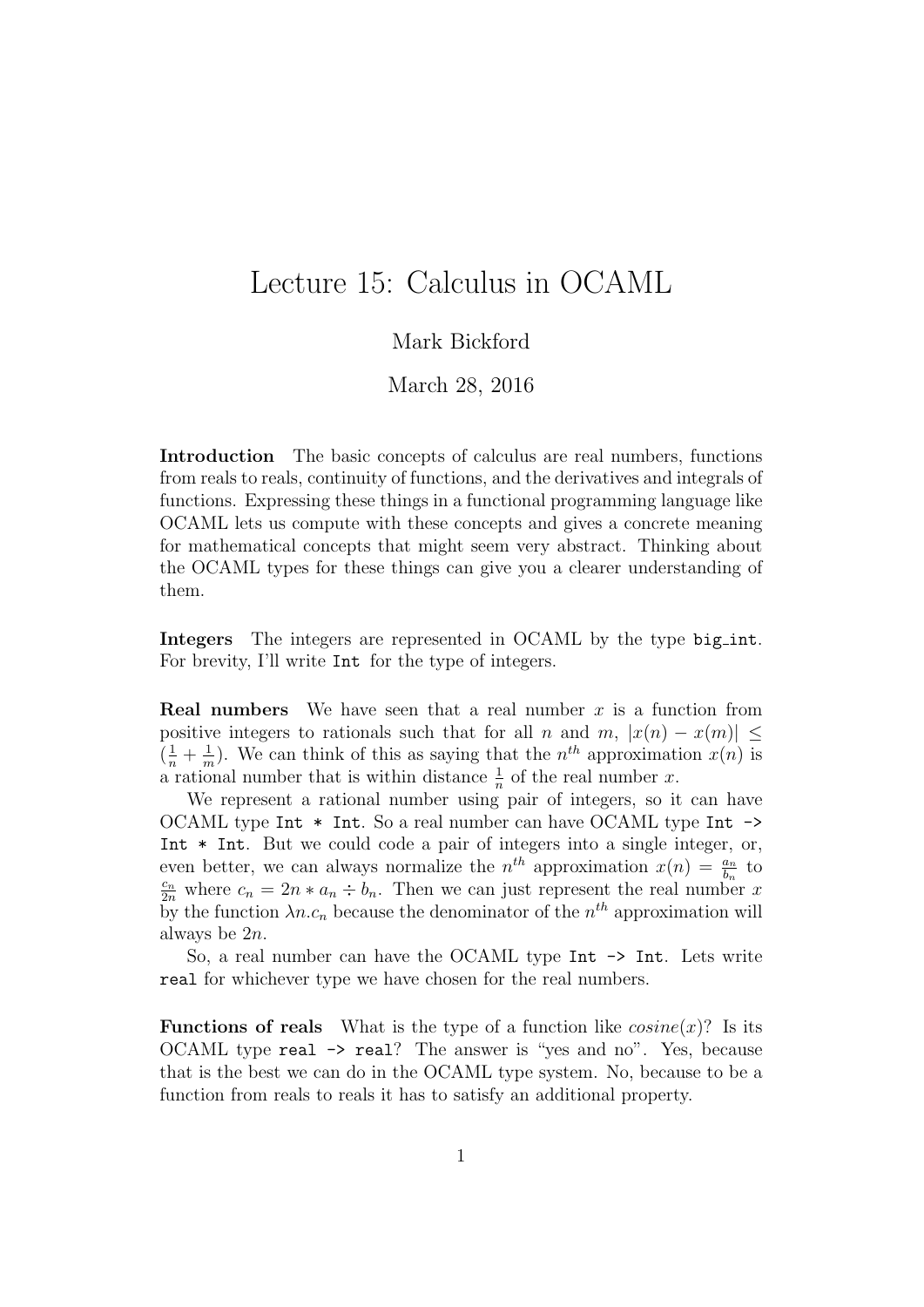Two real numbers x and y are equal if their  $n^{th}$  approximations are always within  $\frac{2}{n}$  of each other:

$$
x = y \Leftrightarrow |x(n) - y(n)| \leq \frac{2}{n}
$$
, for all n

We call an OCAML function  $f:$  real  $\rightarrow$  real an *operation* on real numbers. But to be a (mathematical) function on real numbers it must satisfy the property that if  $x = y$  then  $f(x) = f(y)$ .

If that holds for all reals x and y in some interval  $[a, b]$ , then we say that the operation  $f$  is a *function* defined on interval  $[a, b]$ .

$$
FUN(f, a, b) \Leftrightarrow (x = y \Rightarrow f(x) = f(y), \text{ for all } x, y \text{ in } [a, b]
$$

Continuous functions A function is continuous if its graph does not have any gaps or jumps. So, if  $x_1$  and  $x_2$  are very close together then  $f(x_1)$  and  $f(x_2)$  must also be close together (otherwise there would be a jump in the graph of f between  $x_1$  and  $x_2$ ). To say this precisely we need an "epsilondelta" definition, but that is not complicated. We can represent an arbitrarily small  $\epsilon$  or  $\delta$  as  $\frac{1}{n}$  where *n* is a positive integer. The operation **f**: **real**  $\rightarrow$ real is (uniformly) continuous on the interval [a, b] if for any  $\epsilon$  there is a  $\delta$ such that for all reals  $x_1$  and  $x_2$  in the interval [a, b], if  $x_1$  and  $x_2$  are within δ of each other then  $f(x_1)$  and  $f(x_2)$  are within  $\epsilon$  of each other.

$$
\text{CONT}(f, a, b) \Leftrightarrow \forall n. \exists m. |x - y| \le \frac{1}{m} \Rightarrow |f(x) - f(y)| \le \frac{1}{n}, \text{ for all } x, y \text{ in } [a, b]
$$

We can represent the fact that operation  $f$  is continuous on [a, b] by giving another function  $mc:$  Int->Int, called the modulus of continuity of f, that for each n gives the needed m. So an operation f is continuous on [a, b] if there is a modulus of continuity  $mc$  such that, for any positive integer  $n$ , if  $x_1$  and  $x_2$  are within  $\frac{1}{mc(n)}$  of each other then  $f(x_1)$  and  $f(x_2)$  will be within 1  $\frac{1}{n}$  of each other.

**Integral of a function** If f is a continuous function on  $[a, b]$  then  $\int_a^b f(x)dx$ is the (signed) area under the graph of f between a and b. To get the  $n^{th}$ approximation of this real number, we partition the interval  $[a, b]$  into parts of length  $s = \frac{b-a}{k}$  $\frac{-a}{k}$ , by letting  $p_0 \leq p_1 \leq p_2 \cdots \leq p_k$  be  $p_i = a + (i * s)$  so  $p_0 = a$  and  $p_k = b$ , Then we add up the areas of the rectangles  $f(p_i) * s$  for  $i = 0, 1, \ldots k-1$ . We need to choose k big enough and approximate the  $f(p_i)$ close enough so that what we get is withing  $\frac{1}{n}$  of the true area.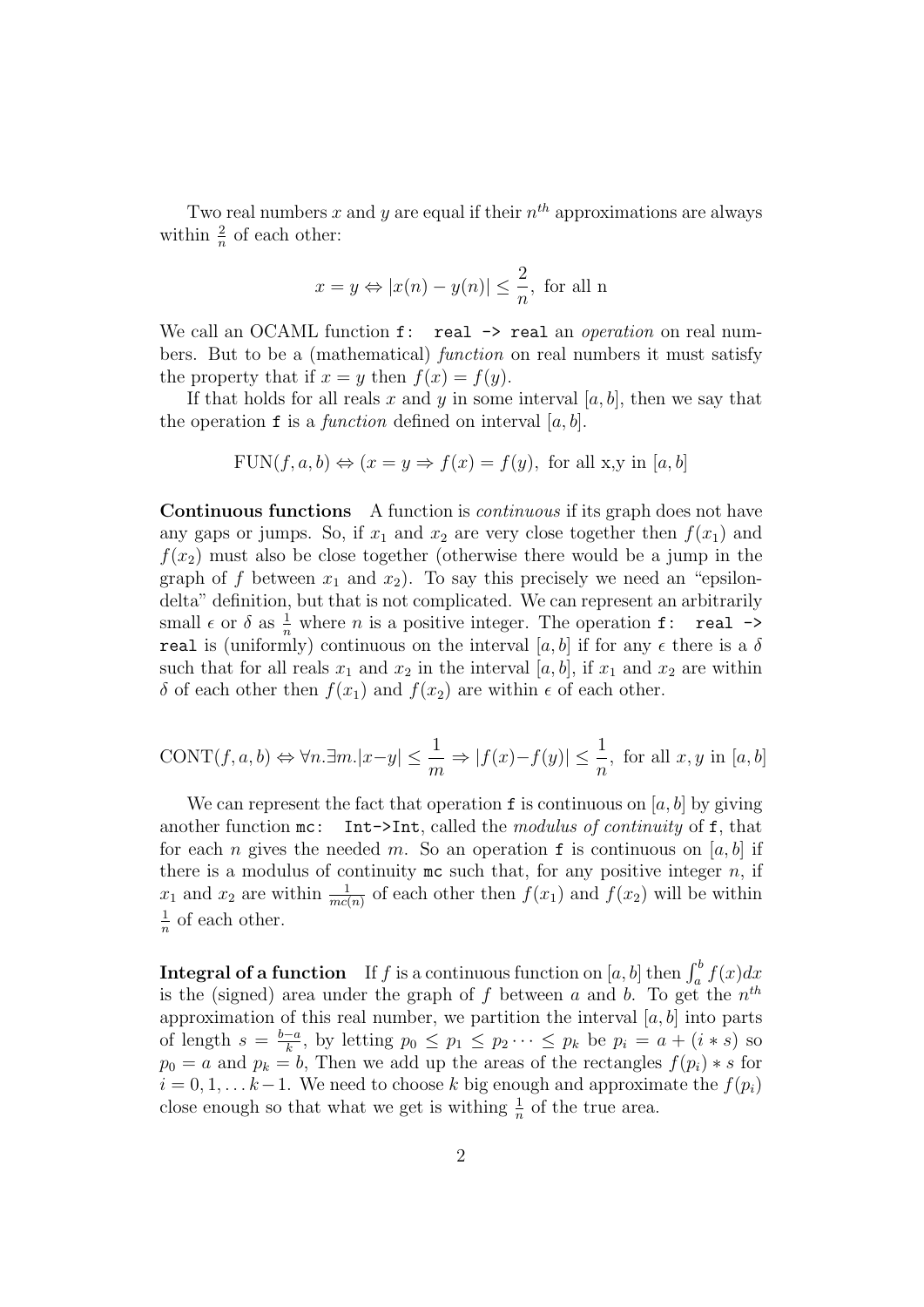If me is a modulus of continuity for  $f$  and  $c$  is an integer  $c$  such that  $2n * (b - a) \leq c$ , then we let  $m = mc(c)$  and choose k so that  $s = \frac{b-a}{k} \leq \frac{1}{m}$  $\frac{1}{m}$ . Then for any x in the small interval  $[p_i, p_{i+1}]$  we will have  $|f(x) - f(p_i)| \leq \frac{1}{c}$ . So the difference between the area of the rectangle  $f(p_i) * s$  and the true area under the curve between  $p_i$  and  $p_{i+1}$  will be at most  $\frac{s}{c}$ . If we add up all of these errors we get at most  $k * \frac{s}{c}$  which equals  $\frac{b-a}{c}$  which is  $\leq \frac{1}{2i}$  $\frac{1}{2n}$ . The sum of the areas of the rectangles is the real number riemann sum f a b  $k =$  $s*(f(a)+f(a+s)+\ldots f(a+(k-1)*s))$ . The  $(2n)^{th}$  approximation of that real number is within  $\frac{1}{2n}$  of the area of the rectangles which is within  $\frac{1}{2n}$  of the true area. So it is within  $\frac{1}{n}$  of the true area.

#### OCAML code for integral

```
let riemann_sum f a b k =let x = rdiv-int (rsubtract b a) k in
   let g i =
      let aa = rmul (bigint2real (sub_big_int k i)) a in
      let bb = rmul (bigint2real i) b in
      rdiv_int (radd aa bb) k in
   let s = rsum (fun i -> f (p i)) zero\_big-int (pred\_big-int k) inrmul s x
let integral mc f a b:real =
 fun n \rightarrowlet nn = mult_int_big_int 2 n in
   let len = canonical_bound (rsubtract b a) in
   let c = mult_big_int nn len in
   let m = mc c inlet k = mult_big_int m len in
   riemann_sum f a b k nn:q
```
When we load this code into OCAML we get this:

```
val integral:
  (Big_int.big_int -> Big_int.big_int) ->
  (\text{real} \rightarrow \text{real}) \rightarrow \text{real} \rightarrow \text{real} \rightarrow \text{real} = \langle \text{fun} \rangle
```
The inputs to the integral are the modulus of continuity, the operation, and the endpoints. The output is a real.

How to get a modulus of continuity If a function  $f$  has a derivative f' then the Mean Value Theorem says that  $\frac{|f(x)-f(y)|}{|x-y|} = f'(c)$  for some c